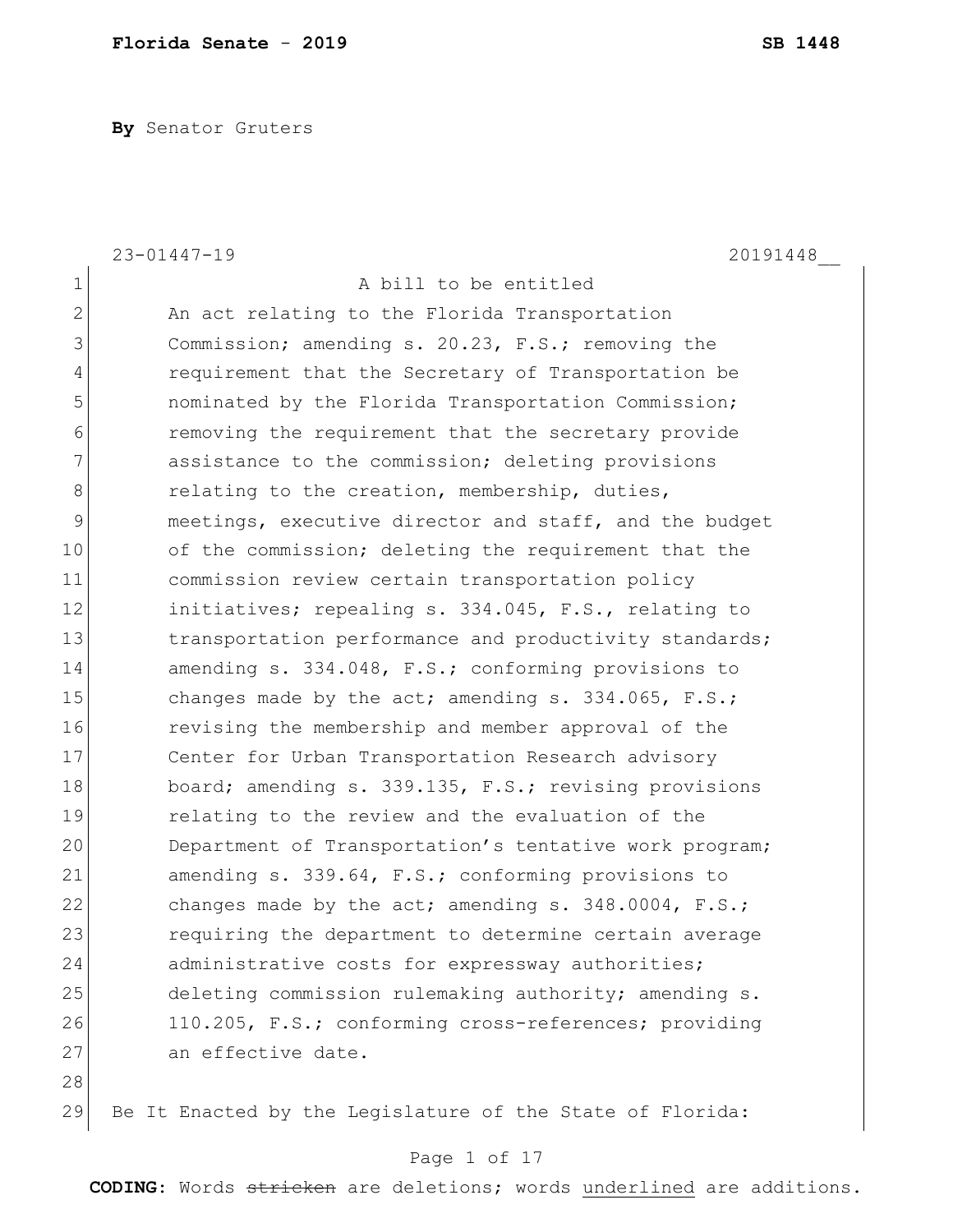|    | $23 - 01447 - 19$<br>20191448                                         |
|----|-----------------------------------------------------------------------|
| 30 |                                                                       |
| 31 | Section 1. Paragraphs (a) and (c) of subsection $(1)$ ,               |
| 32 | subsection $(2)$ , and paragraph $(a)$ of present subsection $(3)$ of |
| 33 | section 20.23, Florida Statutes, are amended to read:                 |
| 34 | 20.23 Department of Transportation. There is created a                |
| 35 | Department of Transportation which shall be a decentralized           |
| 36 | agency.                                                               |
| 37 | (1) (a) The head of the Department of Transportation is the           |
| 38 | Secretary of Transportation. The secretary shall be appointed by      |
| 39 | the Governor from among three persons nominated by the Florida        |
| 40 | Transportation Commission and shall be subject to confirmation        |
| 41 | by the Senate. The secretary shall serve at the pleasure of the       |
| 42 | Governor.                                                             |
| 43 | (c) The secretary shall provide to the Florida                        |
| 44 | Transportation Commission or its staff, such assistance,              |
| 45 | information, and documents as are requested by the commission or      |
| 46 | its staff to enable the commission to fulfill its duties and          |
| 47 | responsibilities.                                                     |
| 48 | $(2)$ (a) 1. The Florida Transportation Commission is hereby          |
| 49 | ereated and shall consist of nine members appointed by the            |
| 50 | Governor subject to confirmation by the Senate. Members of the        |
| 51 | commission shall serve terms of 4 years each.                         |
| 52 | 2. Members shall be appointed in such a manner as to                  |
| 53 | equitably represent all geographic areas of the state. Each           |
| 54 | member must be a registered voter and a citizen of the state.         |
| 55 | Each member of the commission must also possess business              |
| 56 | managerial experience in the private sector.                          |
| 57 | 3. A member of the commission shall represent the                     |
| 58 | transportation needs of the state as a whole and may not              |
|    | Page 2 of 17                                                          |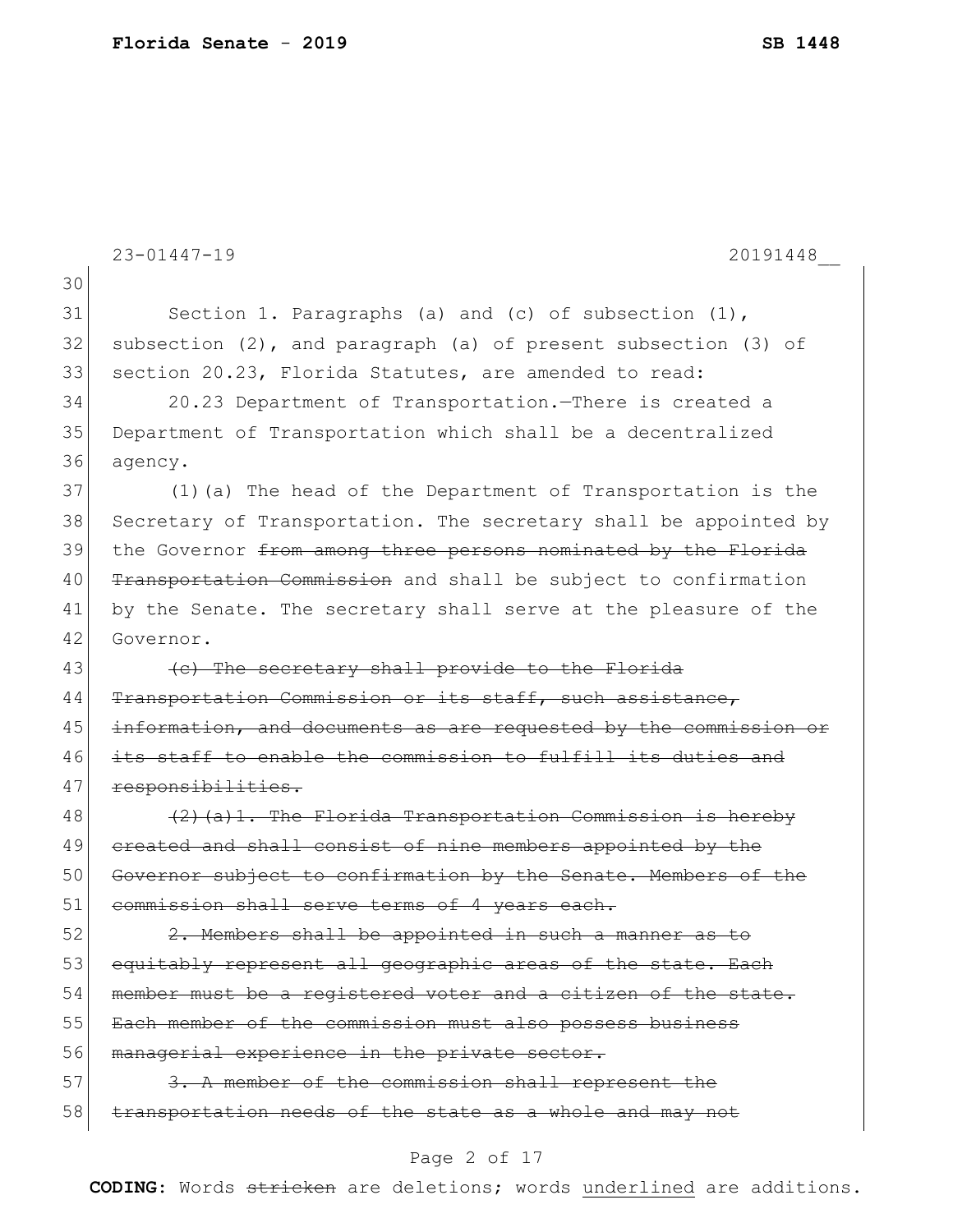|    | $23 - 01447 - 19$<br>20191448                                      |
|----|--------------------------------------------------------------------|
| 59 | subordinate the needs of the state to those of any particular      |
| 60 | area of the state.                                                 |
| 61 | 4. The commission is assigned to the Office of the                 |
| 62 | Secretary of the Department of Transportation for administrative   |
| 63 | and fiscal accountability purposes, but it shall otherwise         |
| 64 | function independently of the control and direction of the         |
| 65 | department.                                                        |
| 66 | (b) The commission shall:                                          |
| 67 | 1. Recommend major transportation policies for the                 |
| 68 | Governor's approval and assure that approved policies and any      |
| 69 | revisions are properly executed.                                   |
| 70 | 2. Periodically review the status of the state                     |
| 71 | transportation system including highway, transit, rail, seaport,   |
| 72 | intermodal development, and aviation components of the system      |
| 73 | and recommend improvements to the Governor and the Legislature.    |
| 74 | 3. Perform an in-depth evaluation of the annual department         |
| 75 | budget request, the Florida Transportation Plan, and the           |
| 76 | tentative work program for compliance with all applicable laws     |
| 77 | and established departmental policies. Except as specifically      |
| 78 | provided in $s. 339.135(4)(e)2., (d), and (f), the commission may$ |
| 79 | not consider individual construction projects, but shall           |
| 80 | consider methods of accomplishing the goals of the department in   |
| 81 | the most effective, efficient, and businesslike manner.            |
| 82 | 4. Monitor the financial status of the department on a             |
| 83 | reqular basis to assure that the department is managing revenue    |
| 84 | and bond proceeds responsibly and in accordance with law and       |
| 85 | established policy.                                                |
| 86 | 5. Monitor on at least a quarterly basis, the efficiency,          |
| 87 | productivity, and management of the department using performance   |
|    |                                                                    |

# Page 3 of 17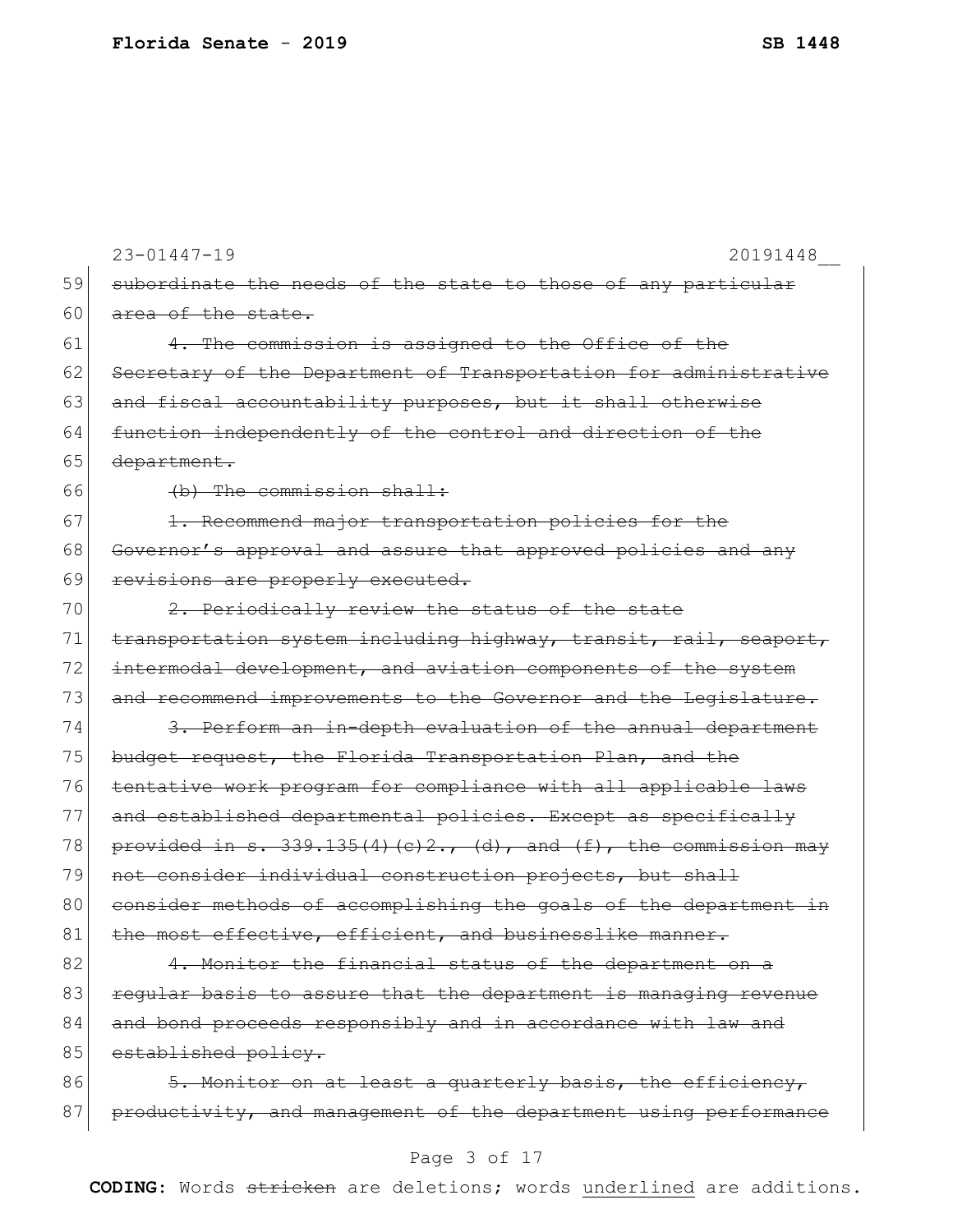88 and production standards developed by the commission pursuant to 89 <del>s. 334.045.</del> 90 6. Perform an in-depth evaluation of the factors causing 91 disruption of project schedules in the adopted work program and 92 recommend to the Governor and the Legislature methods to 93 eliminate or reduce the disruptive effects of these factors. 94  $7.$  Recommend to the Governor and the Legislature 95 improvements to the department's organization in order to 96 streamline and optimize the efficiency of the department. In 97 reviewing the department's organization, the commission shall 98 determine if the current district organizational structure is 99 responsive to this state's changing economic and demographic 100 development patterns. The initial report by the commission must 101 be delivered to the Governor and the Legislature by December 15, 102 2000, and each year thereafter, as appropriate. The commission 103 may retain experts as necessary to carry out this subparagraph, 104 and the department shall pay the expenses of the experts. 105 8. Monitor the efficiency, productivity, and management of 106 the authorities created under chapters 348 and 349, including 107 any authority formed using part I of chapter 348; the Mid-Bay 108 Bridge Authority re-created pursuant to chapter 2000-411, Laws 109 of Florida; and any authority formed under chapter 343. The 110 commission shall also conduct periodic reviews of each 111 authority's operations and budget, acquisition of property, 112 management of revenue and bond proceeds, and compliance with 113 applicable laws and generally accepted accounting principles. 114  $\left\langle \text{c} \right\rangle$  The commission or a member thereof may not enter into 115 the day-to-day operation of the department or a monitored 116 authority and is specifically prohibited from taking part in:

23-01447-19 20191448\_\_

### Page 4 of 17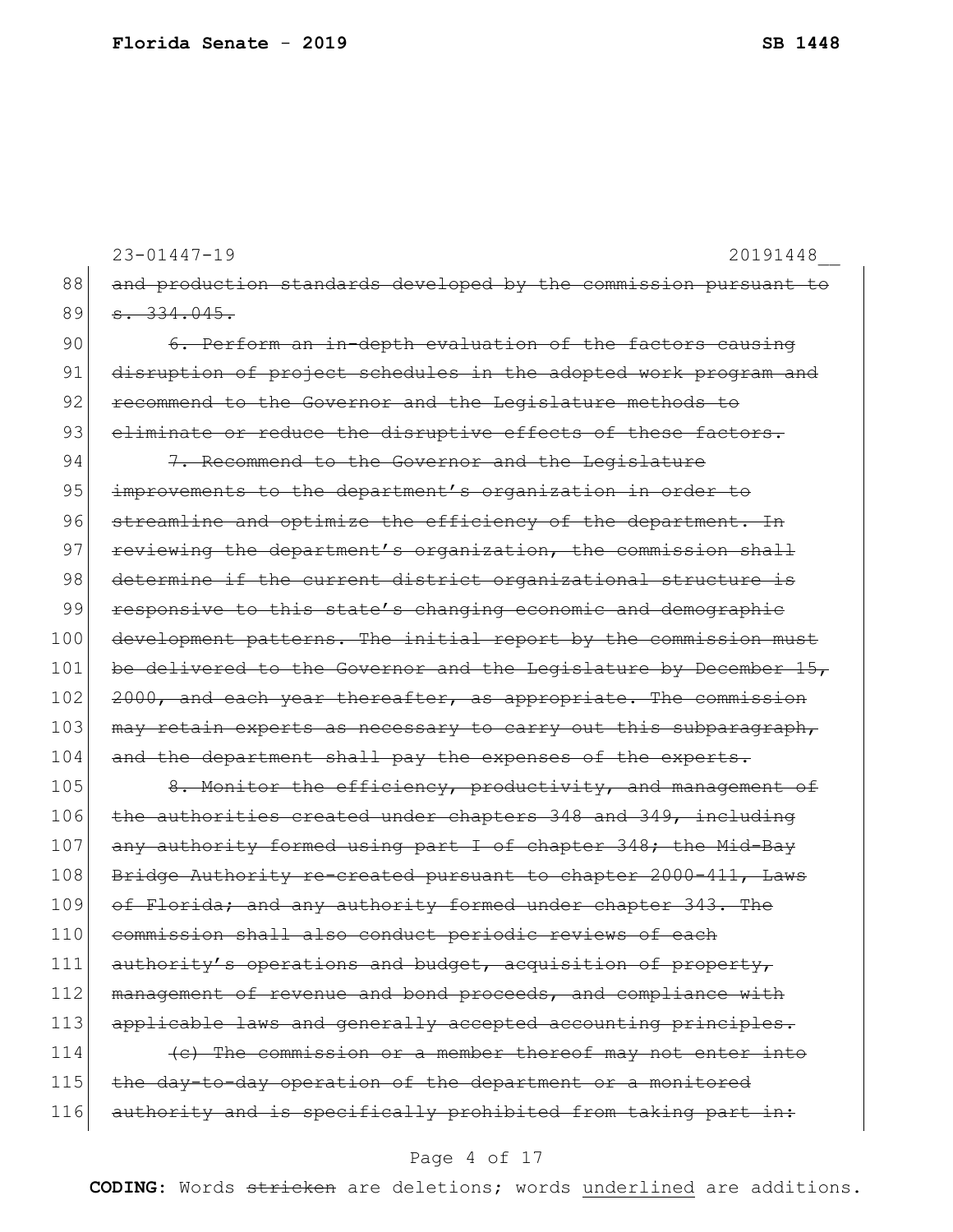|     | $23 - 01447 - 19$<br>20191448                                    |
|-----|------------------------------------------------------------------|
| 117 | 1. The awarding of contracts.                                    |
| 118 | 2. The selection of a consultant or contractor or the            |
| 119 | prequalification of any individual consultant or contractor.     |
| 120 | However, the commission may recommend to the secretary standards |
| 121 | and policies governing the procedure for selection and           |
| 122 | prequalification of consultants and contractors.                 |
| 123 | 3. The selection of a route for a specific project.              |
| 124 | 4. The specific location of a transportation facility.           |
| 125 | 5. The acquisition of rights-of-way.                             |
| 126 | 6. The employment, promotion, demotion, suspension,              |
| 127 | transfer, or discharge of any department personnel.              |
| 128 | 7. The granting, denial, suspension, or revocation of any        |
| 129 | license or permit issued by the department.                      |
| 130 | (d)1. The chair of the commission shall be selected by the       |
| 131 | commission members and shall serve a 1-year term.                |
| 132 | 2. The commission shall hold a minimum of 4 reqular              |
| 133 | meetings annually, and other meetings may be called by the chair |
| 134 | upon giving at least 1 week's notice to all members and the      |
| 135 | public pursuant to chapter 120. Other meetings may also be held  |
| 136 | upon the written request of at least four other members of the   |
| 137 | commission, with at least 1 week's notice of such meeting being  |
| 138 | given to all members and the public by the chair pursuant to     |
| 139 | chapter 120. Emergency meetings may be held without notice upon  |
| 140 | the request of all members of the commission. At each meeting of |
| 141 | the commission, the secretary or his or her designee shall       |
| 142 | submit a report of major actions taken by him or her as the      |
| 143 | official representative of the department.                       |
| 144 | 3. A majority of the membership of the commission                |
| 145 | constitutes a quorum at any meeting of the commission. An action |
|     |                                                                  |

# Page 5 of 17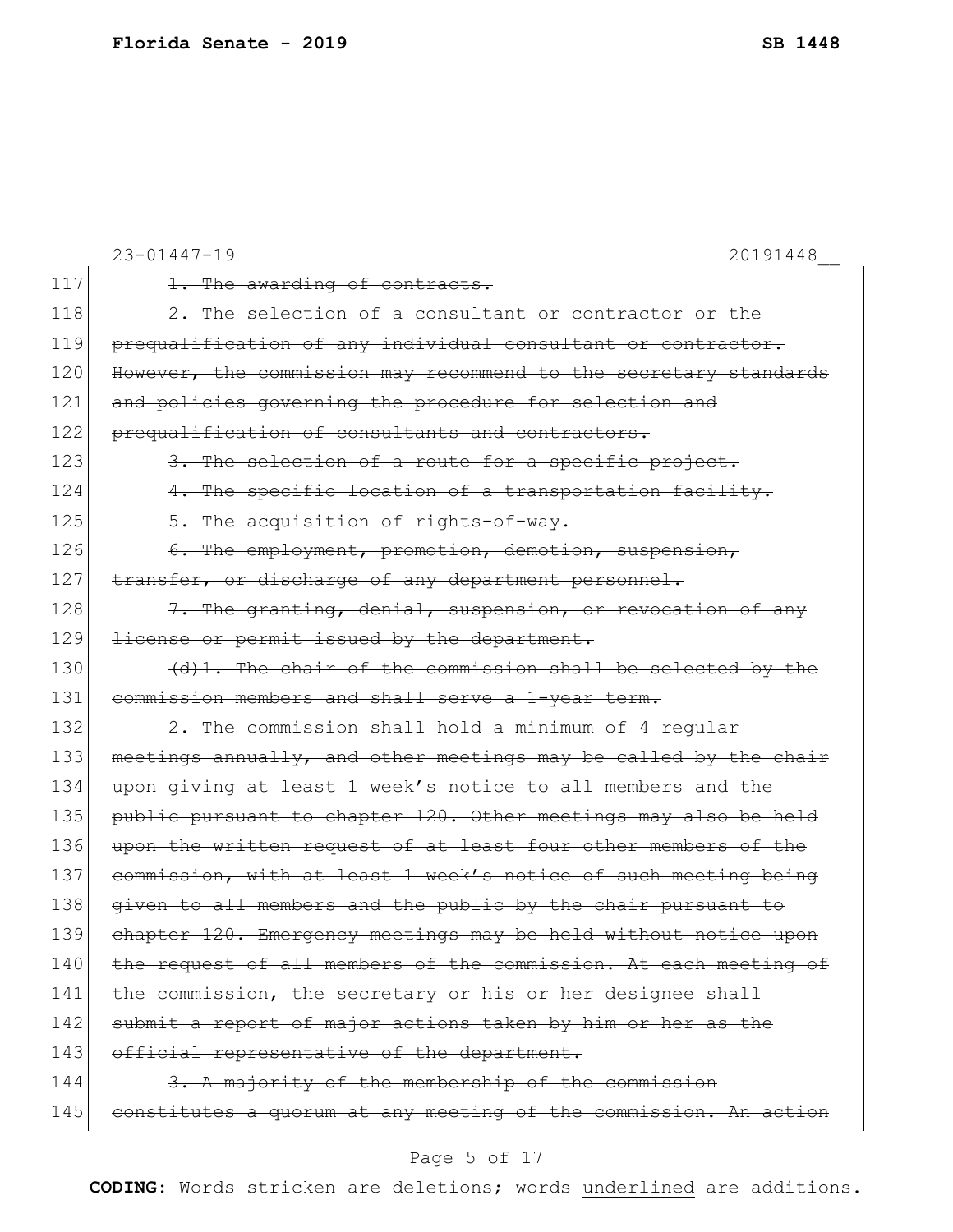|     | $23 - 01447 - 19$<br>20191448                                    |
|-----|------------------------------------------------------------------|
| 146 | of the commission is not binding unless the action is taken      |
| 147 | pursuant to an affirmative vote of a majority of the members     |
| 148 | present, but not fewer than four members of the commission at a  |
| 149 | meeting held pursuant to subparagraph 2., and the vote is        |
| 150 | recorded in the minutes of that meeting.                         |
| 151 | 4. The chair shall cause to be made a complete record of         |
| 152 | the proceedings of the commission, which record shall be open    |
| 153 | for public inspection.                                           |
| 154 | (e) The meetings of the commission shall be held in the          |
| 155 | central office of the department in Tallahassee unless the chair |
| 156 | determines that special circumstances warrant meeting at another |
| 157 | location.                                                        |
| 158 | (f) Members of the commission are entitled to per diem and       |
| 159 | travel expenses pursuant to s. 112.061.                          |
| 160 | (a) A member of the commission may not have any interest,        |
| 161 | direct or indirect, in any contract, franchise, privilege, or    |
| 162 | other benefit granted or awarded by the department during the    |
| 163 | term of his or her appointment and for 2 years after the         |
| 164 | termination of such appointment.                                 |
| 165 | (h) The commission shall appoint an executive director and       |
| 166 | assistant executive director, who shall serve under the          |
| 167 | direction, supervision, and control of the commission. The       |
| 168 | executive director, with the consent of the commission, shall    |
| 169 | employ such staff as are necessary to perform adequately the     |
| 170 | functions of the commission, within budgetary limitations. All   |
| 171 | employees of the commission are exempt from part II of chapter   |
| 172 | 110 and shall serve at the pleasure of the commission. The       |
| 173 | salaries and benefits of all employees of the commission shall   |
| 174 | be set in accordance with the Selected Exempt Service; provided, |
|     |                                                                  |

## Page 6 of 17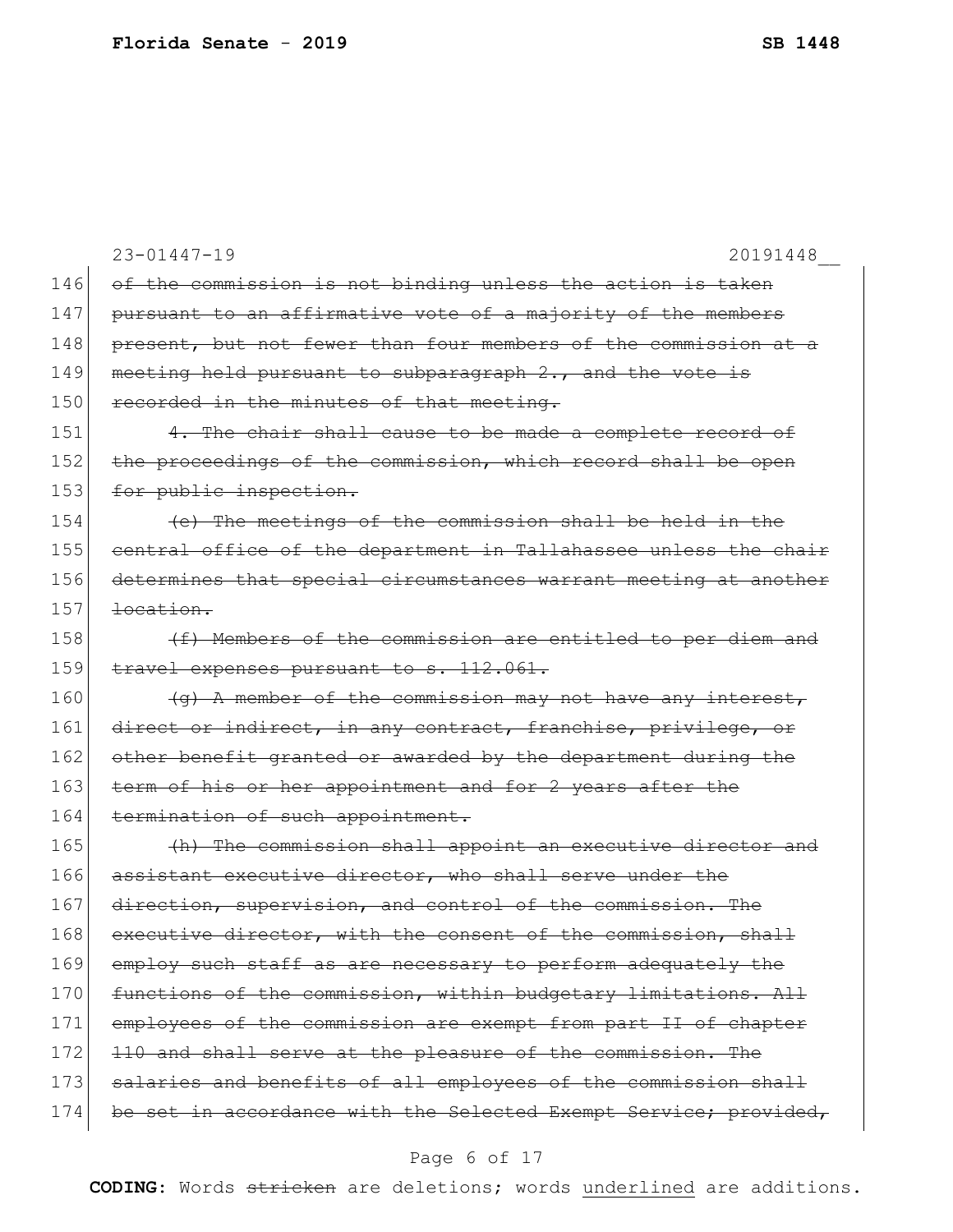23-01447-19 20191448\_\_ 175 however, that the commission shall have complete authority for 176 fixing the salary of the executive director and assistant 177 executive director. 178 (i) The commission shall develop a budget pursuant to 179 chapter 216. The budget is not subject to change by the 180 department, but such budget shall be submitted to the Governor 181 along with the budget of the department. 182  $(2)$   $(3)$   $(3)$  (a) The central office shall establish departmental 183 policies, rules, procedures, and standards and shall monitor the 184 implementation of such policies, rules, procedures, and 185 standards in order to ensure uniform compliance and quality 186 performance by the districts and central office units that 187 implement transportation programs. Major transportation policy 188 initiatives or revisions shall be submitted to the commission  $189$  for review. 190 Section 2. Section 334.045, Florida Statutes, is repealed. 191 Section 3. Subsection (1) of section 334.048, Florida 192 Statutes, is amended to read: 193 334.048 Legislative intent with respect to department 194 management accountability and monitoring systems.—The department 195 shall implement the following accountability and monitoring 196 systems to evaluate whether the department's goals are being 197 accomplished efficiently and cost-effectively, and ensure 198 compliance with all laws, rules, policies, and procedures 199 related to the department's operations:  $200$  (1) The Transportation Commission shall monitor those 201 aspects of the department's operations as assigned in s. 20.23. 202 203 Such systems are herein established to quickly identify and

### Page 7 of 17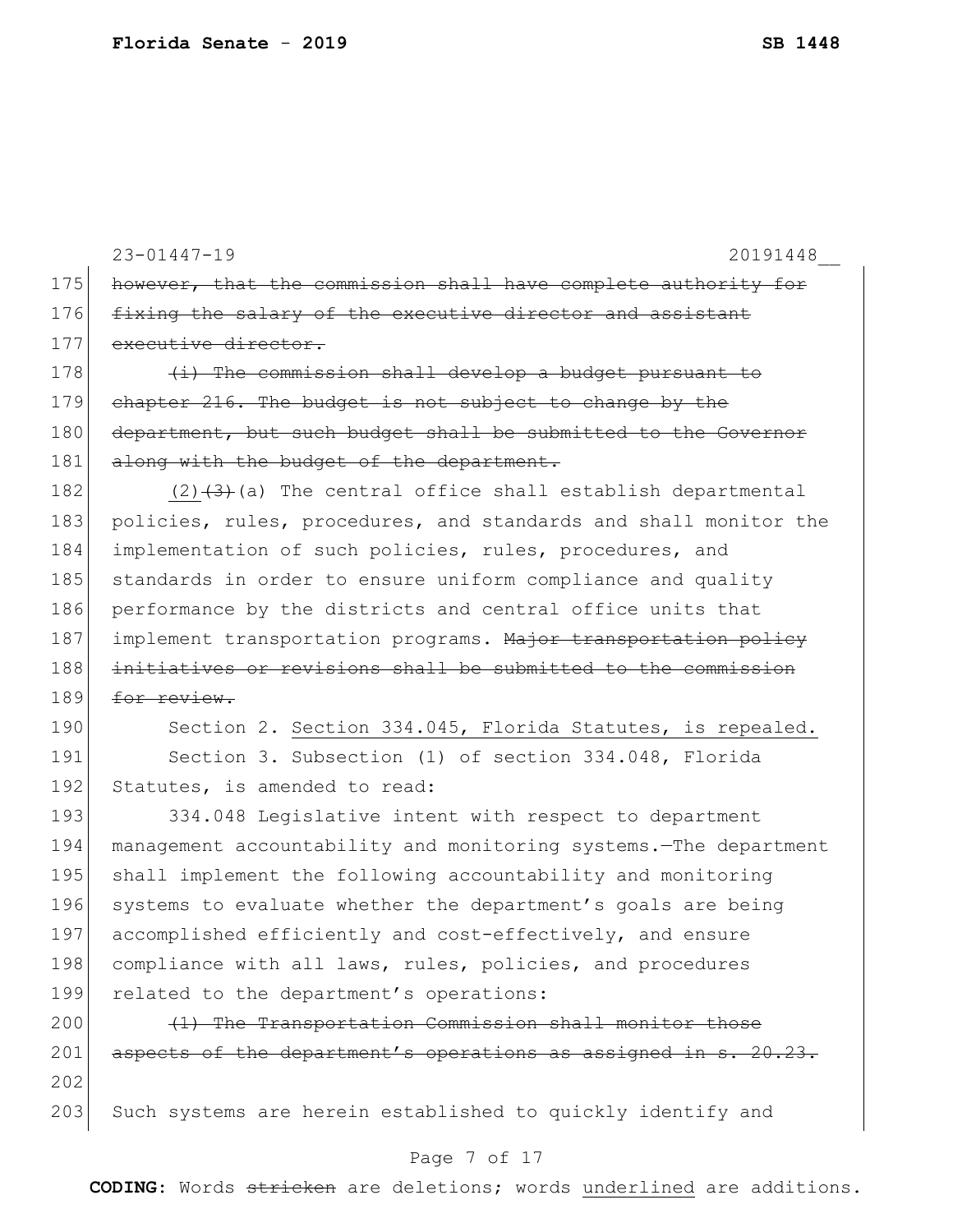```
23-01447-19 20191448__
204 resolve problems, to hold responsible parties accountable, and
205 to ensure that all costs to the taxpayer are recovered.
206 Section 4. Subsection (3) of section 334.065, Florida 
207 Statutes, is amended to read:
208 334.065 Center for Urban Transportation Research.
209 (3) An advisory board shall be created to periodically and 
210 objectively review and advise the center concerning its research 
211 program. Except for projects mandated by law, state-funded base 
212 projects shall not be undertaken without approval of the 
213 advisory board. The membership of the board shall consist of 
214 nine experts in transportation-related areas, including the 
215 secretaries of the Florida Departments of Transportation and 
216 Environmental Protection and\tau the executive director of the
217 Department of Economic Opportunity, or their designees, and a
218 member of the Florida Transportation Commission. The nomination
219 of the remaining members of the board shall be made to the 
220 President of the University of South Florida by the College of
221 Engineering at the University of South Florida, and the
222 appointment of these members must be reviewed and approved by
223 the Florida Transportation Commission and confirmed by the Board
224 of Governors.
225 Section 5. Paragraphs (c), (d), (f), (g), and (h) of
226 subsection (4) of section 339.135, Florida Statutes, are amended
```
227 to read:

228 339.135 Work program; legislative budget request; 229 definitions; preparation, adoption, execution, and amendment.

230 (4) FUNDING AND DEVELOPING A TENTATIVE WORK PROGRAM.

231 (c)1. For purposes of this section, the board of county 232 commissioners shall serve as the metropolitan planning

#### Page 8 of 17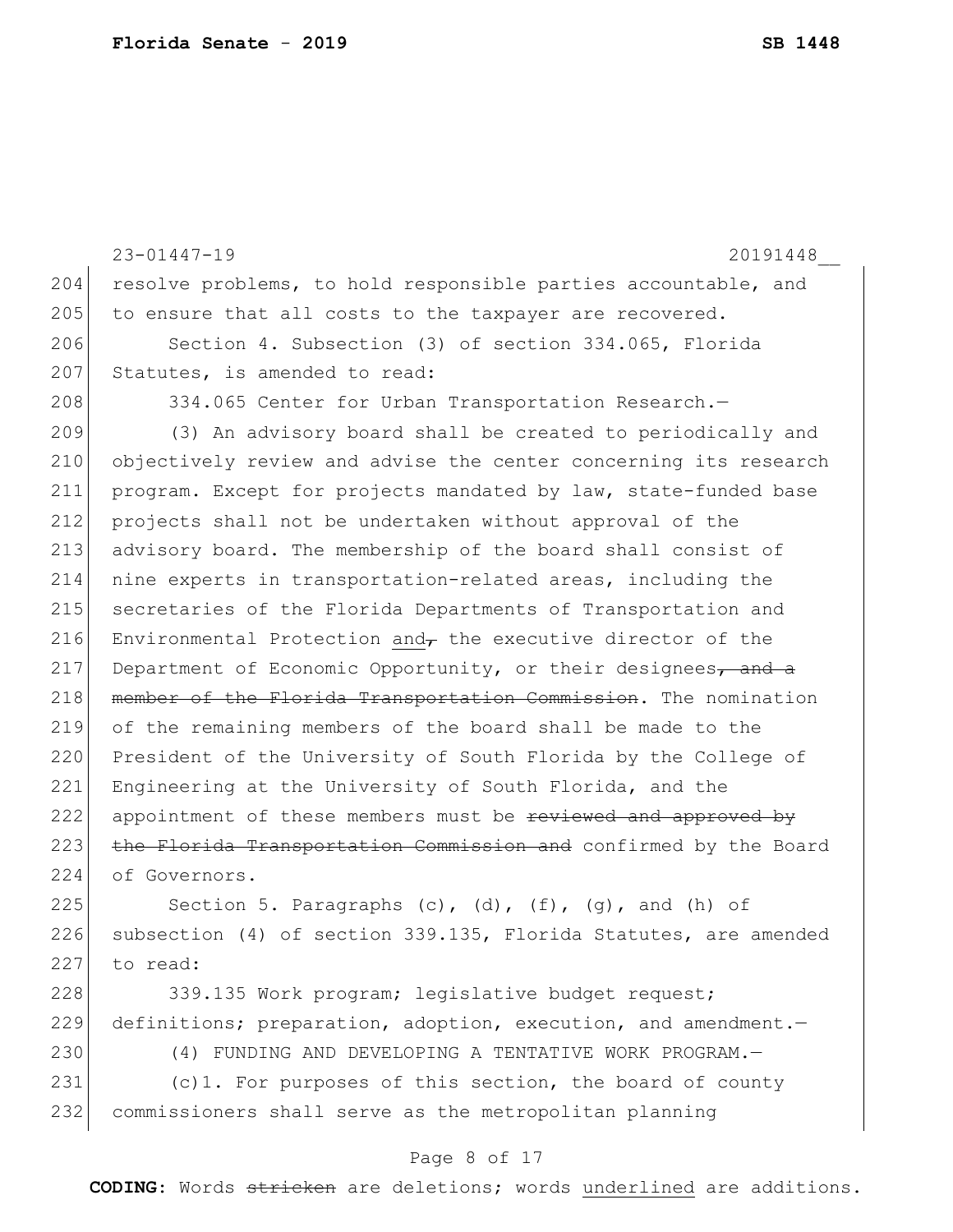23-01447-19 20191448\_\_ 233 organization in those counties which are not located in a 234 metropolitan planning organization and shall be involved in the 235 development of the district work program to the same extent as a 236 metropolitan planning organization.

237 2. The district work program shall be developed 238 cooperatively from the outset with the various metropolitan 239 planning organizations of the state and include, to the maximum 240 extent feasible, the project priorities of metropolitan planning 241 organizations which have been submitted to the district by 242 October 1 of each year pursuant to s.  $339.175(8)(b)$ ; however, 243 the department and a metropolitan planning organization may, in 244 writing, cooperatively agree to vary this submittal date. To 245 assist the metropolitan planning organizations in developing 246 their lists of project priorities, the district shall disclose 247 to each metropolitan planning organization any anticipated 248 changes in the allocation or programming of state and federal 249 funds which may affect the inclusion of metropolitan planning 250 organization project priorities in the district work program.

251 3. Before Prior to submittal of the district work program 252 to the central office, the district shall provide the affected 253 metropolitan planning organization with written justification 254 for any project proposed to be rescheduled or deleted from the 255 district work program which project is part of the metropolitan 256 planning organization's transportation improvement program and 257 is contained in the last 4 years of the previous adopted work 258 program. By no later than 14 days after submittal of the 259 district work program to the central office, the affected 260 | metropolitan planning organization may file an objection to such 261 rescheduling or deletion. When an objection is filed with the

### Page 9 of 17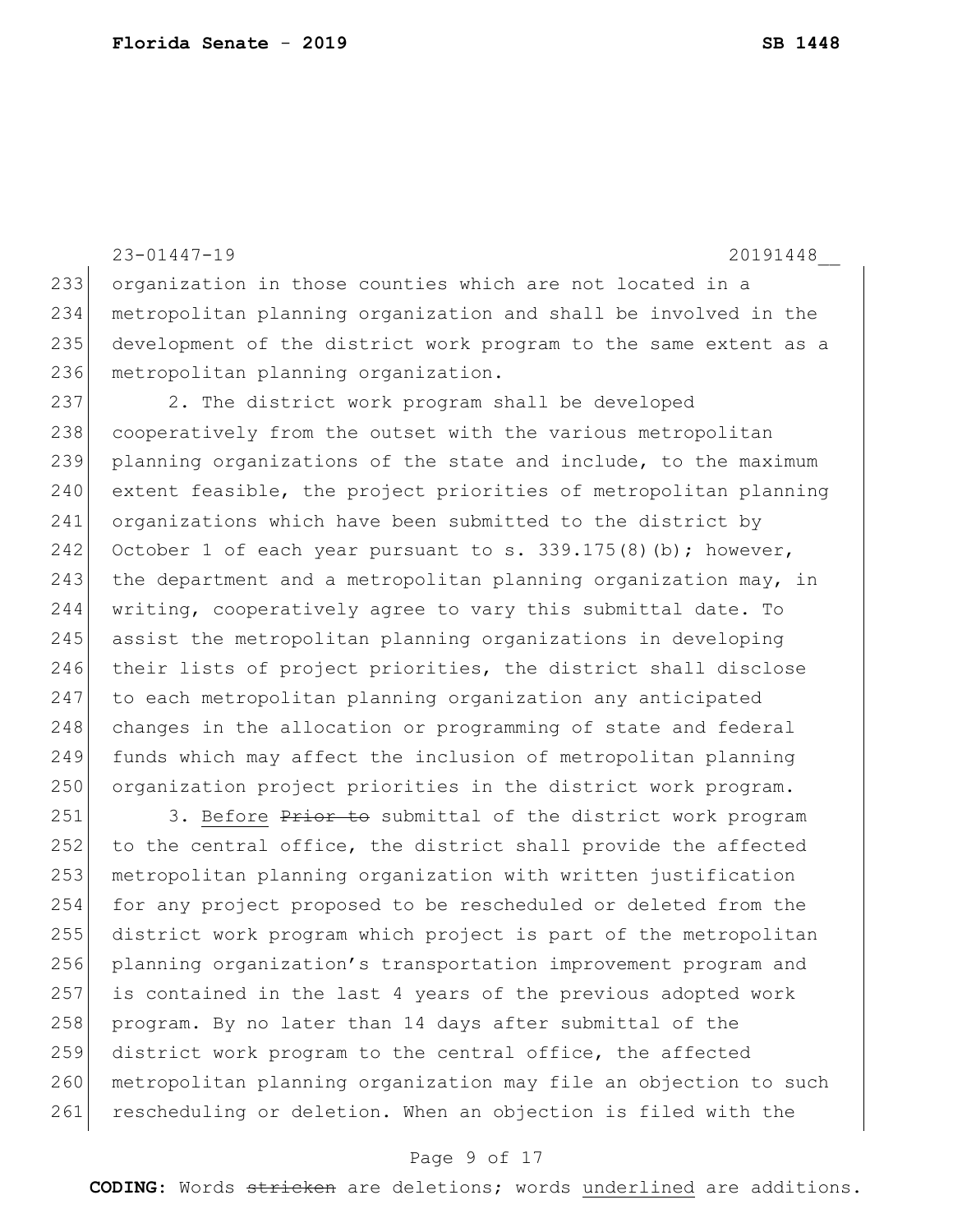|     | $23 - 01447 - 19$<br>20191448                                    |
|-----|------------------------------------------------------------------|
| 262 | secretary, the rescheduling or deletion may not be included in   |
| 263 | the district work program unless the inclusion of such           |
| 264 | rescheduling or deletion is specifically approved by the         |
| 265 | secretary. The Florida Transportation Commission shall include   |
| 266 | such objections in its evaluation of the tentative work program  |
| 267 | only when the secretary has approved the rescheduling or         |
| 268 | deletion.                                                        |
| 269 | (d) Before Prior to the submission of the district work          |
| 270 | program to the central office, each district office shall hold a |
| 271 | public hearing in at least one urbanized area in the district    |
| 272 | and shall make a presentation at a meeting of each metropolitan  |
| 273 | planning organization in the district to determine the necessity |
| 274 | of making any changes to projects included or to be included in  |
| 275 | the district work program and to hear requests for new projects  |
| 276 | to be added to, or existing projects to be deleted from, the     |
| 277 | district work program. However, the district and metropolitan    |
| 278 | planning organization shall minimize changes to, deletions from, |
| 279 | or adjustments to projects or project phases contained in the 4  |
| 280 | common years of the previous adopted work program and the        |
| 281 | district work program. The district shall provide the            |
| 282 | metropolitan planning organization with a written explanation    |
| 283 | for any project which is contained in the metropolitan planning  |
| 284 | organization's transportation improvement program and which is   |
| 285 | not included in the district work program. The metropolitan      |
|     |                                                                  |

286 planning organization may request in writing to the appropriate 287 district secretary further consideration of any specific project 288 not included or not adequately addressed in the district work program. The district secretary shall acknowledge and review all 290 such requests before prior to the submission of the district

### Page 10 of 17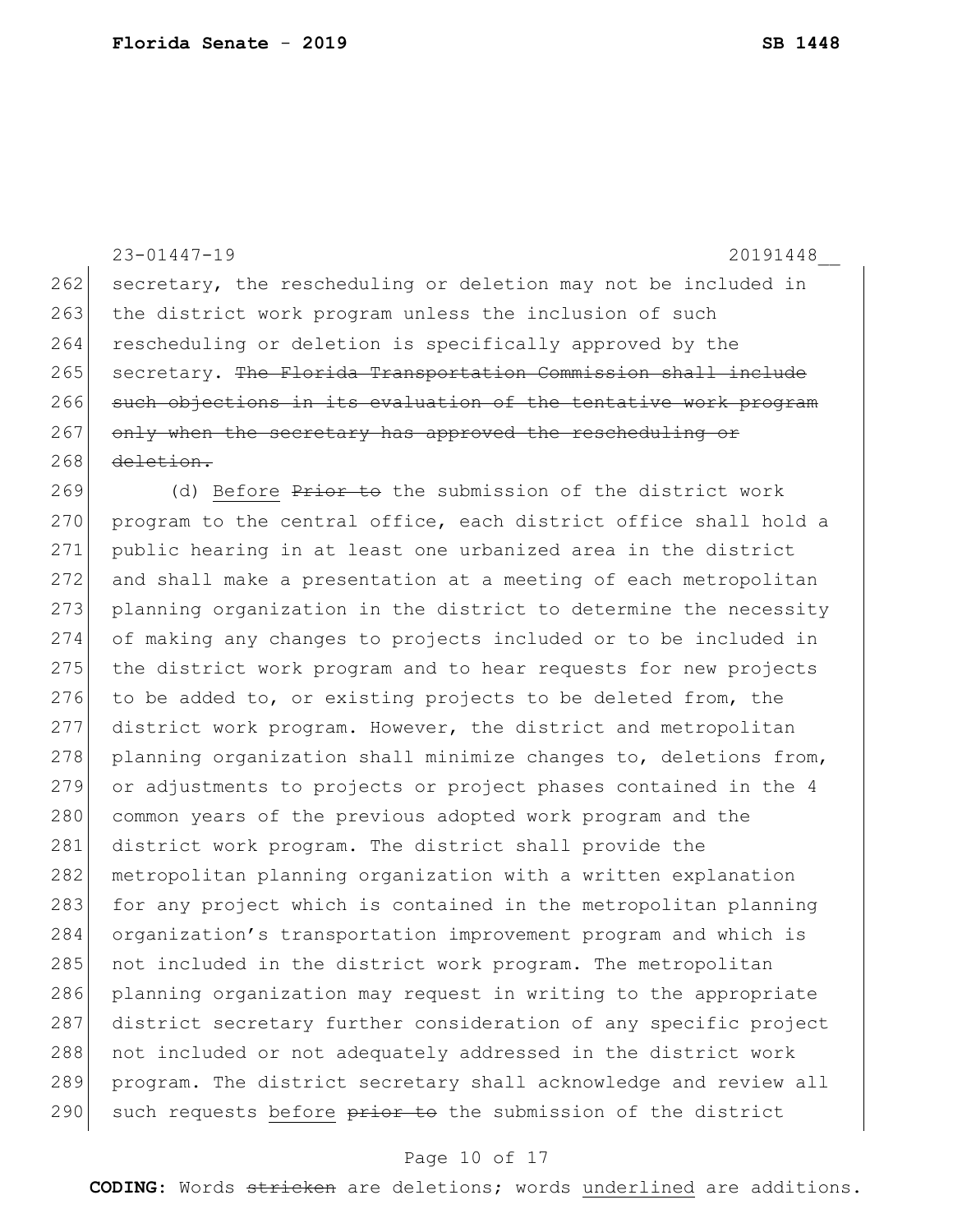23-01447-19 20191448\_\_ 291 work program to the central office and shall forward a copy of 292 such requests to the secretary and the Florida Transportation 293 Commission. The commission shall include such requests in its 294 evaluation of the tentative work program. 295 (f) The central office shall submit a preliminary copy of 296 the tentative work program to the Executive Office of the 297 Governor, the legislative appropriations committees, the Florida 298 Transportation Commission, and the Department of Economic 299 Opportunity at least 14 days before prior to the convening of 300 the regular legislative session. Before Prior to the submission 301 of the tentative work program statewide public hearing required  $302$  by paragraph (q), the Department of Economic Opportunity shall 303 transmit to the department Florida Transportation Commission a 304 list of those projects and project phases contained in the 305 tentative work program which are identified as being 306 inconsistent with approved local government comprehensive plans. 307 For urbanized areas of metropolitan planning organizations, the 308 list may not contain any project or project phase that is 309 scheduled in a transportation improvement program unless such 310 inconsistency has been previously reported to the affected 311 metropolitan planning organization.  $312$  (g)1. The Florida Transportation Commission shall conduct

 statewide public hearing on the tentative work program and shall 314 advertise the time, place, and purpose of the hearing in the Florida Administrative Register at least 7 days prior to the hearing. As part of the statewide public hearing, the commission shall, at a minimum:

318 a. Conduct an in-depth evaluation of the tentative work 319 program for compliance with applicable laws and departmental

### Page 11 of 17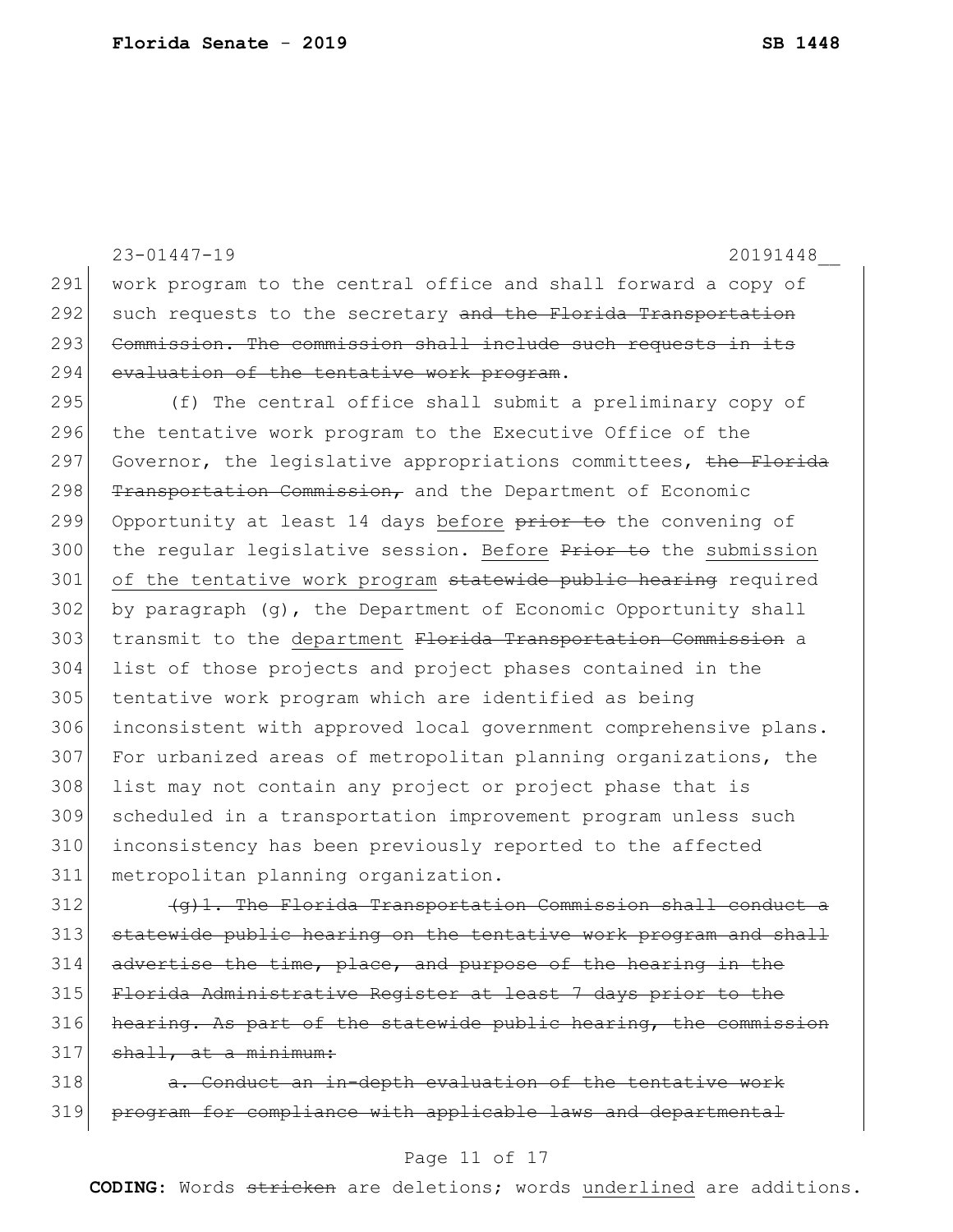|     | $23 - 01447 - 19$<br>20191448                                  |
|-----|----------------------------------------------------------------|
| 320 | policies; and                                                  |
| 321 | b. Hear all questions, suggestions, or other comments          |
| 322 | offered by the public.                                         |
| 323 | 2. By no later than 14 days after the regular legislative      |
| 324 | session begins, the commission shall submit to the Executive   |
| 325 | Office of the Governor and the legislative appropriations      |
| 326 | committees a report that evaluates the tentative work program  |
| 327 | for:                                                           |
| 328 | a. Financial soundness:                                        |
| 329 | b. Stability;                                                  |
| 330 | e. Production capacity;                                        |
| 331 | d. Accomplishments, including compliance with program          |
| 332 | objectives in s. 334.046;                                      |
| 333 | e. Compliance with approved local government comprehensive     |
| 334 | plans;                                                         |
| 335 | f. Objections and requests by metropolitan planning            |
| 336 | organizations;                                                 |
| 337 | q. Policy changes and effects thereof;                         |
| 338 | h. Identification of statewide or regional projects; and       |
| 339 | i. Compliance with all other applicable laws.                  |
| 340 | $(g)$ $(h)$ Following evaluation by the Florida Transportation |
| 341 | Commission, The department shall submit the tentative work     |
| 342 | program to the Executive Office of the Governor and the        |
| 343 | legislative appropriations committees no later than 14 days    |
| 344 | after the regular legislative session begins.                  |
| 345 | Section 6. Subsection (2) of section 339.64, Florida           |
| 346 | Statutes, is amended to read:                                  |
| 347 | 339.64 Strategic Intermodal System Plan.-                      |
| 348 | (2) In association with the continued development of the       |
|     |                                                                |

# Page 12 of 17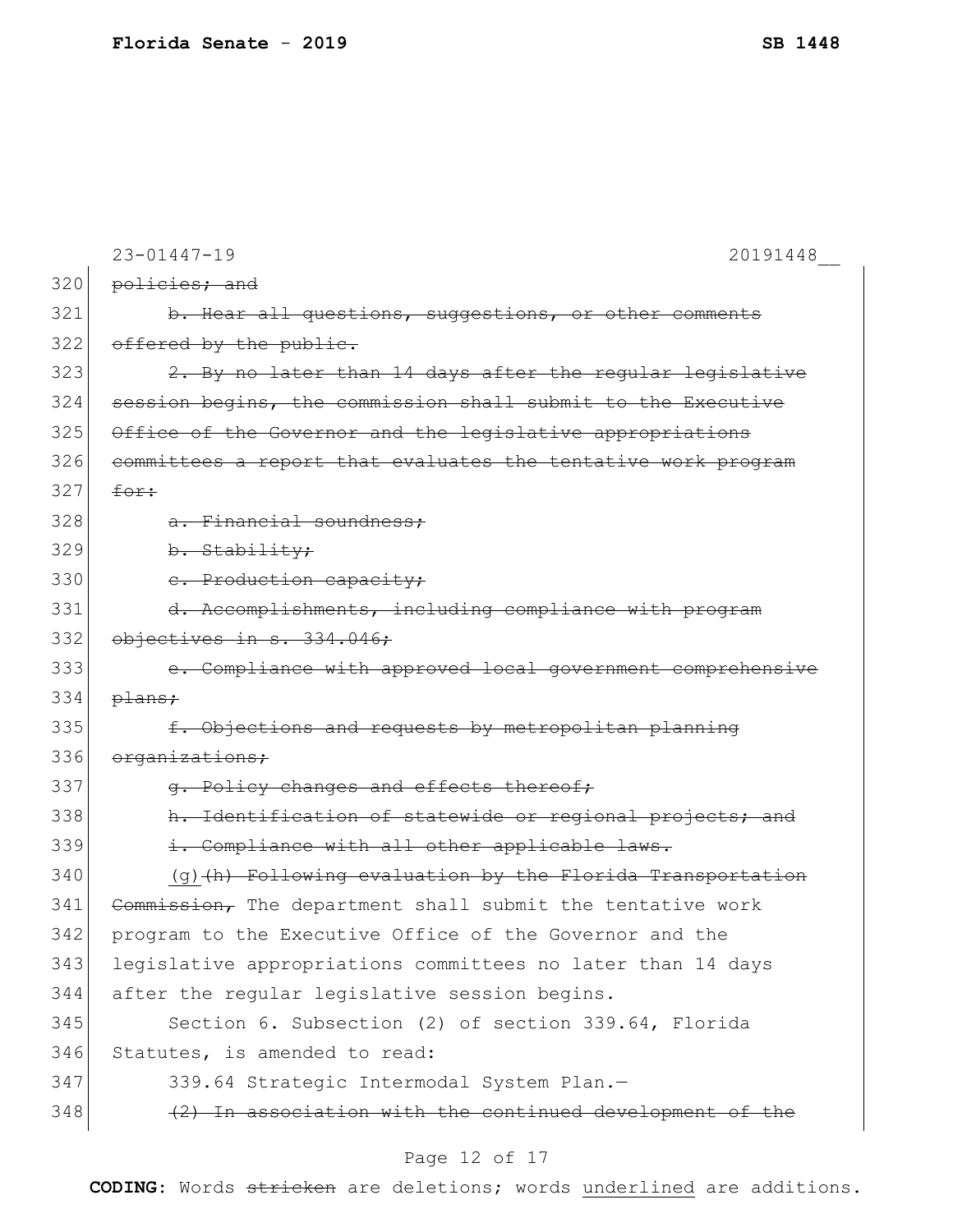|     | $23 - 01447 - 19$<br>20191448                                    |
|-----|------------------------------------------------------------------|
| 349 | Strategic Intermodal System Plan, the Florida Transportation     |
| 350 | Commission, as part of its work program review process, shall    |
| 351 | conduct an annual assessment of the progress that the department |
| 352 | and its transportation partners have made in realizing the goals |
| 353 | of economic development, improved mobility, and increased        |
| 354 | intermodal connectivity of the Strategic Intermodal System. The  |
| 355 | Florida Transportation Commission shall coordinate with the      |
| 356 | department and other appropriate entities when developing this   |
| 357 | assessment. The Florida Transportation Commission shall deliver  |
| 358 | a report to the Governor and Legislature no later than 14 days   |
| 359 | after the regular session begins, with recommendations as        |
| 360 | necessary to fully implement the Strategic Intermodal System.    |
| 361 | Section 7. Paragraph (e) of subsection (2) of section            |
| 362 | 348.0004, Florida Statutes, is amended to read:                  |
| 363 | 348.0004 Purposes and powers.-                                   |
| 364 | (2) Each authority may exercise all powers necessary,            |
| 365 | appurtenant, convenient, or incidental to the carrying out of    |
| 366 | its purposes, including, but not limited to, the following       |
| 367 | rights and powers:                                               |
| 368 | (e) To fix, alter, charge, establish, and collect tolls,         |
| 369 | rates, fees, rentals, and other charges for the services and     |
| 370 | facilities system, which tolls, rates, fees, rentals, and other  |
| 371 | charges must always be sufficient to comply with any covenants   |
| 372 | made with the holders of any bonds issued pursuant to the        |
| 373 | Florida Expressway Authority Act. However, such right and power  |
| 374 | may be assigned or delegated by the authority to the department. |
| 375 | 1. Notwithstanding any other provision of law to the             |
| 376 | contrary, but subject to any contractual requirements contained  |
| 377 | in documents securing any indebtedness outstanding on July 1,    |

## Page 13 of 17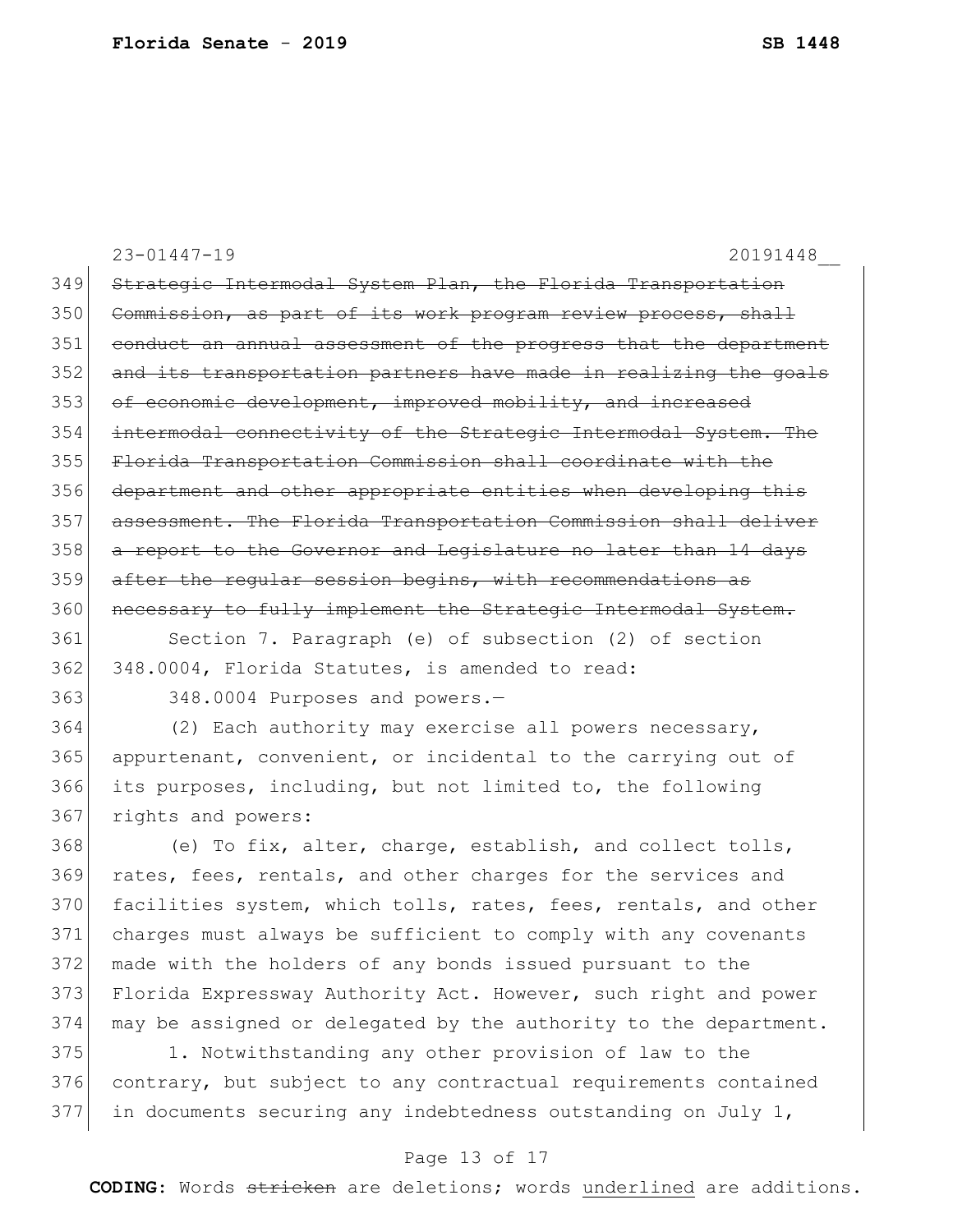23-01447-19 20191448\_\_ 378 2017, in any county as defined in s. 125.011(1): 379 a. The authority may not increase a toll unless the 380 increase is justified to the satisfaction of the authority by a 381 traffic and revenue study conducted by an independent third 382 party, except for an increase to the extent necessary to adjust 383 for inflation pursuant to the procedure for toll rate 384 adjustments provided in s. 338.165. 385 b. A toll increase must be approved by a two-thirds vote of 386 the expressway authority board. 387 c. The amount of toll revenues used for administrative 388 expenses by the authority may not be greater than 10 percent 389 above the annual state average of administrative costs 390 determined as provided in this sub-subparagraph. The department 391 Florida Transportation Commission shall determine the annual 392 state average of administrative costs based on the annual 393 administrative expenses of all the expressway authorities of 394 this state. For purposes of this sub-subparagraph,  $395$  administrative expenses include, but are not limited to, 396 employee salaries and benefits, small business outreach, 397 insurance, professional service contracts not directly related 398 to the operation and maintenance of the expressway system, and 399 other overhead costs. The commission may adopt rules necessary 400 for the implementation of this sub-subparagraph. 401 d. On transportation facilities constructed after July 1, 402 2017, there must be a distance of at least 5 miles between main 403 through-lane tolling points. The distance requirement of this

405 2. Notwithstanding s. 338.165 or any other provision of law 406 to the contrary, in any county as defined in s. 125.011(1), to

404 sub-subparagraph does not apply to entry and exit ramps.

### Page 14 of 17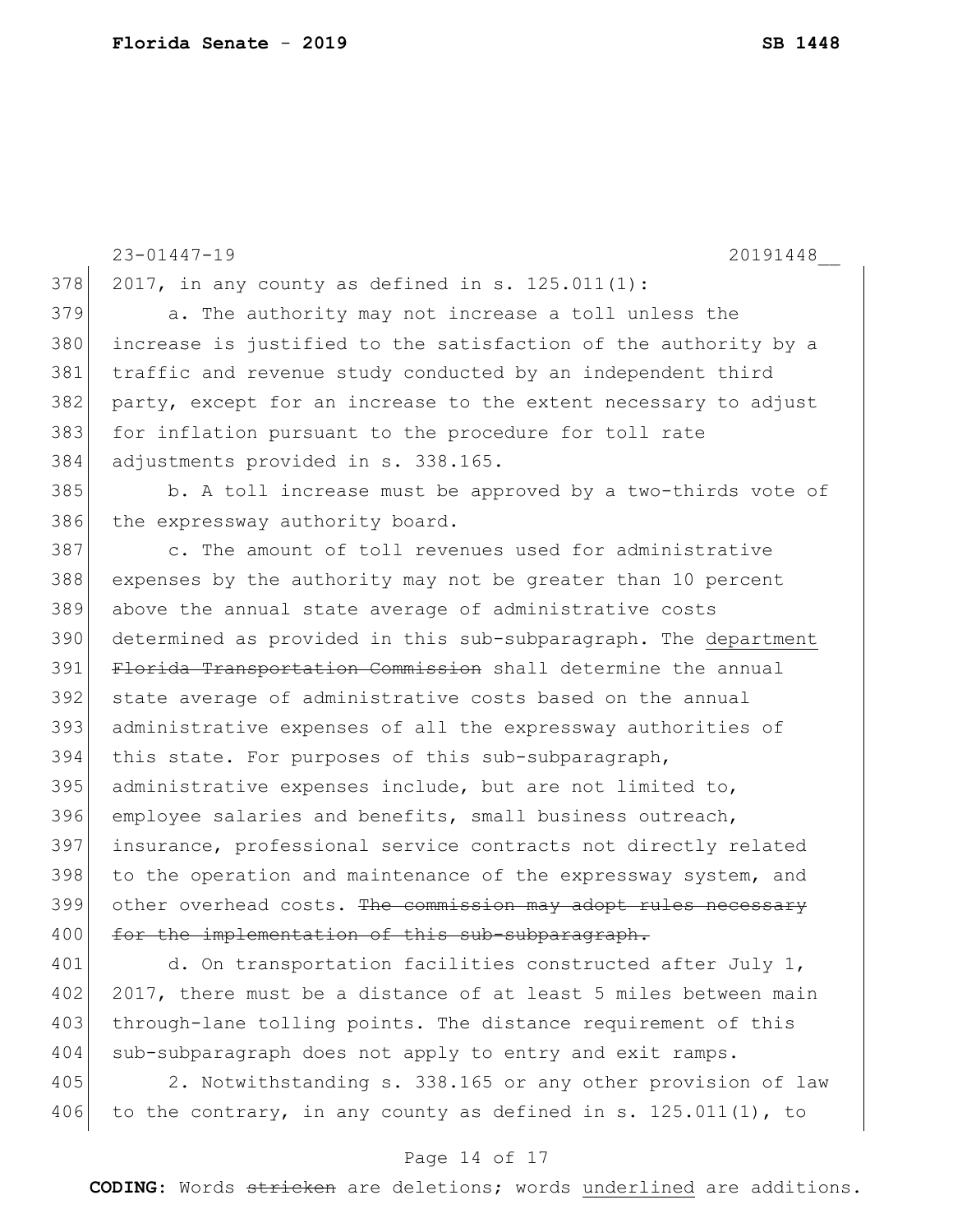23-01447-19 20191448\_\_ 407 the extent surplus revenues exist, they may be used for purposes 408 enumerated in subsection (8), provided the expenditures are consistent with the metropolitan planning organization's adopted long-range plan. 3. Notwithstanding any other provision of law to the contrary, but subject to any contractual requirements contained in documents securing any outstanding indebtedness payable from tolls, in any county as defined in s. 125.011(1), the board of county commissioners may, by ordinance adopted on or before 416 September 30, 1999, alter or abolish existing tolls and currently approved increases thereto if the board provides a 418 local source of funding to the county expressway system for transportation in an amount sufficient to replace revenues 420 necessary to meet bond obligations secured by such tolls and increases. Section 8. Paragraphs (j) and (m) of subsection (2) of 423 section 110.205, Florida Statutes, are amended to read: 110.205 Career service; exemptions.— (2) EXEMPT POSITIONS.—The exempt positions that are not 426 covered by this part include the following: (j) The appointed secretaries and the State Surgeon 428 General, assistant secretaries, deputy secretaries, and deputy assistant secretaries of all departments; the executive 430 directors, assistant executive directors, deputy executive directors, and deputy assistant executive directors of all departments; the directors of all divisions and those positions determined by the department to have managerial responsibilities comparable to such positions, which positions include, but are 435 not limited to, program directors, assistant program directors,

#### Page 15 of 17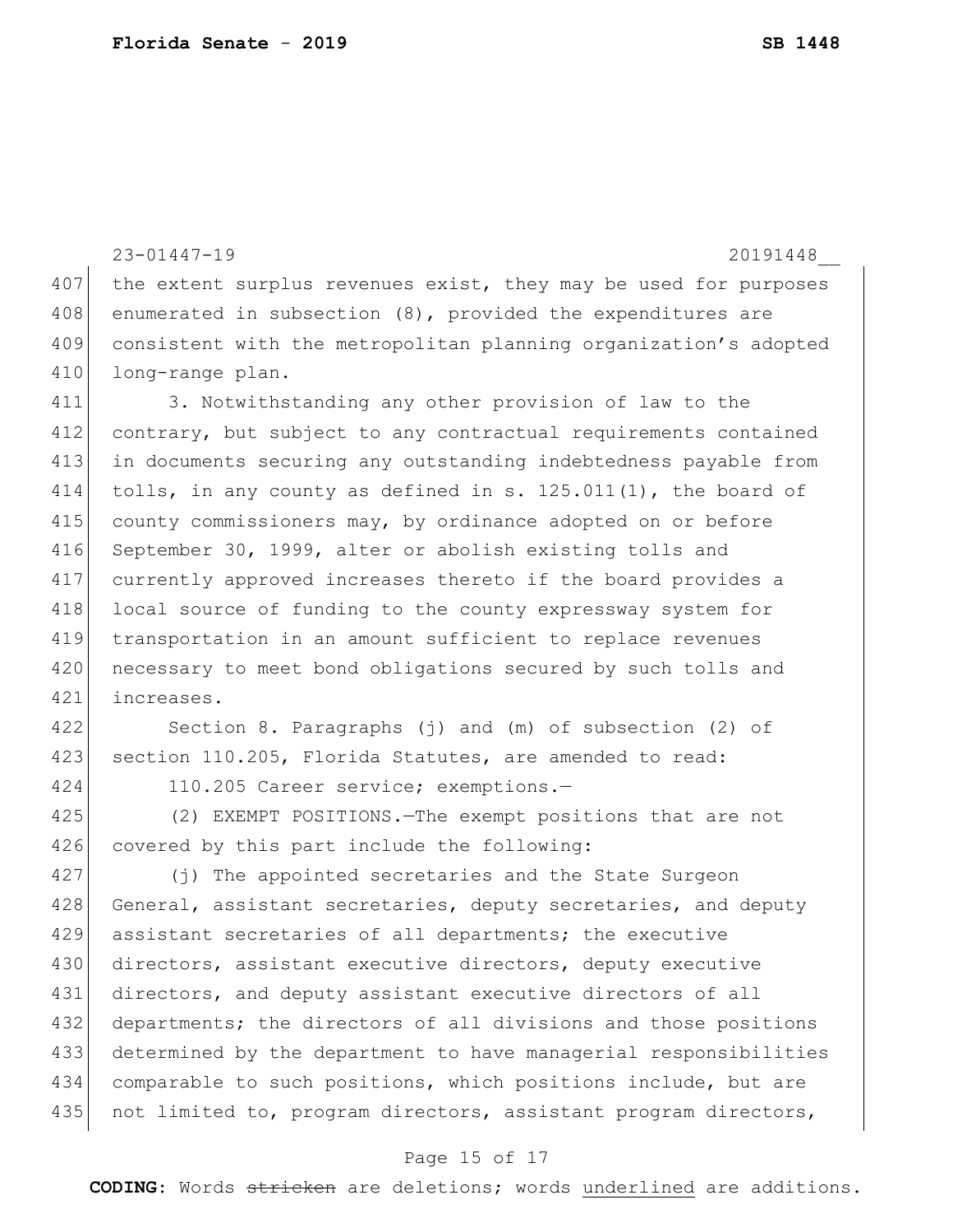23-01447-19 20191448\_\_ 436 district administrators, deputy district administrators, the 437 Director of Central Operations Services of the Department of 438 Children and Families, the State Transportation Development 439 Administrator, the State Public Transportation and Modal 440 Administrator, district secretaries, district directors of 441 transportation development, transportation operations, 442 transportation support, and the managers of the offices of the 443 Department of Transportation specified in s. 20.23(2)(b)  $\theta$ . 444  $\left[20.23(3)(b)\right]$ . Unless otherwise fixed by law, the department shall 445 set the salary and benefits of these positions and the positions 446 of county health department directors and county health 447 department administrators of the Department of Health in 448 accordance with the rules of the Senior Management Service. 449 (m) All assistant division director, deputy division 450 director, and bureau chief positions in any department, and 451 those positions determined by the department to have managerial 452 responsibilities comparable to such positions, which include, 453 but are not limited to: 454 1. Positions in the Department of Health and the Department

455 of Children and Families which are assigned primary duties of 456 serving as the superintendent or assistant superintendent of an 457 institution.

458 2. Positions in the Department of Corrections which are 459 assigned primary duties of serving as the warden, assistant 460 warden, colonel, or major of an institution or that are assigned 461 primary duties of serving as the circuit administrator or deputy 462 circuit administrator.

463 3. Positions in the Department of Transportation which are 464 assigned primary duties of serving as regional toll managers and

### Page 16 of 17